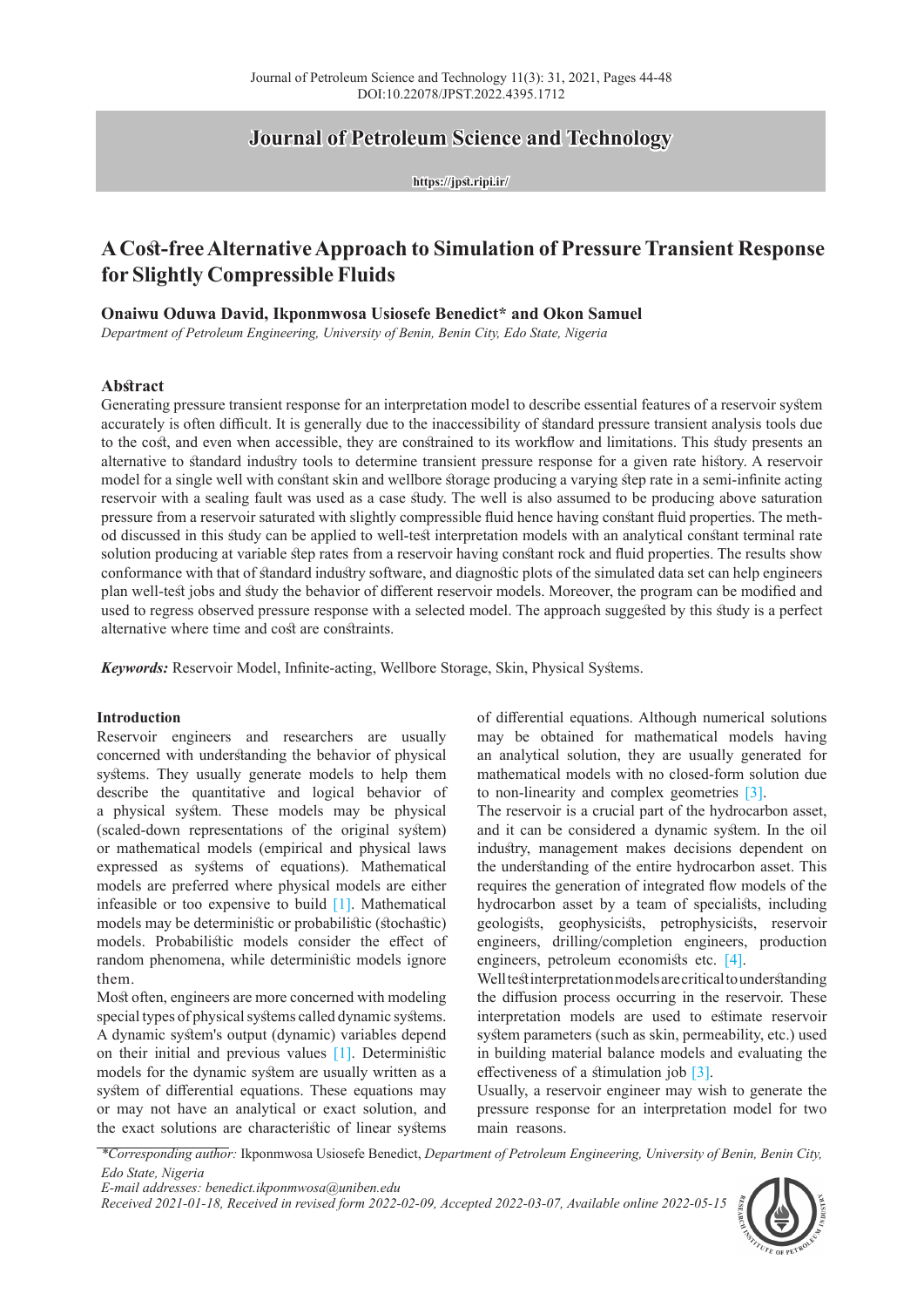The first reason is that in a well-test interpretation methodology, an interpretation model's generated pressure response is history matched against the pressure and rate data. Several pressures and rate data plots are made to determine if the selected model is adequate. Secondly, generating pressure response for an interpretation model can help answer "what if" questions that might be infeasible or expensive to answer experimentally. Finally, knowing how to generate pressure transient response for a reservoir model does not limit one to the methodology used by any given software, mainly aiding research [1-6].

This study focuses on using Julia language to generate transient pressure responses for slightly compressible fluid interpretation models with closed-form solutions. It uses the case of the interpretation model for a single well with constant (rate in-dependent) skin and wellbore storage producing at varying rates in a semi-infinite reservoir with a sealing fault. The reservoir is assumed to be produced above saturation pressure and saturated with a single-phase slightly compressible fluid; hence it has constant PVT parameters.

## **Materials and Methods**

The methodology introduced in this study can be applied to generate responses for any interpretation model with an analytical solution for reservoirs having constant rock and fluid properties (i.e. slightly compressible oils) using 'Julia' provided it has uniform initial reservoir pressure. Julia is a highlevel, high-performance dynamic programming language. It provides a cost-free alternative for the generation of pressure transient response alongside developer speed, readable code and the ability to optimize code for run-time speed.

The general methodology for determining the transient pressure response for well test interpretation models having analytical solutions is as follows:

1. Select a slightly compressible oil interpretation model with a dimensionless constant terminal rate analytical solution (neglecting skin and wellbore storage).

2. Create a Lookup table for the dimensionless pressure solution of the selected model using the Stephest algorithm. 3. Input rate-time history and create a step rate history generating function.

4. Add the effects of variable surface flow rate, skin and varying wellbore storage.

**Step 1: Select a slightly compressible oil interpretation model with a dimensionless constant terminal rate analytical solution (neglecting skin and wellbore storage)**. For the case study, a well with constant skin and wellbore storage producing slightly compressible fluid at a varying rate in a semi-infinite acting reservoir with a sealing fault, the model in SI units are given as:

$$
\frac{\partial^2 P}{\partial x^2} + \frac{\partial^2 P}{\partial y^2} + \frac{\partial^2 P}{\partial z^2} = \frac{\varphi \mu c_t}{k} \frac{\partial P}{\partial t}
$$
 (1)

Initial condition:  $P(x,y,z,0)=P_i \forall x,y,z$  (2) Inner boundary condition:

$$
\frac{q\mu}{2\pi kh} = \frac{x^2 + y^2}{x} \frac{\partial P}{\partial x} \forall x, y, z \text{ such that } x^2 + y^2 = r_w^2 \tag{3}
$$

Outer boundary condition: 
$$
\frac{\partial P}{\partial x}
$$
 0 at  $x = L_f \forall y, z$  (4)  
where,

- $P =$  pressure at any position  $(x, y, z)$  and time t.
- $P_i$  = the initial reservoir pressure.
- q = constant well production rate.
- $r_{w}$  = wellbore radius.

 $x,y,z =$  Cartesian distances from the origin.

 $L_f$  = perpendicular distance to the fault, which is taken along the x-axis.

 $k =$  reservoir effective permeability.  $(k_x=k_y=k_z=k)$ 

 $\mu$  = oil viscosity.

 $c_t$  = total compressibility.

- $h$  = reservoir thickness.
- $\varphi$  = reservoir porosity.

 $(\varphi \mu c)$ /k = constant, making the partial differential equation a linear one.

The solution to this model is obtained by remodeling the problem using a technique known as the method of images (which considers a well equidistant from the boundary in an infinite reservoir). It is solved using the principle of superposition for multi-well infinite systems. Applying the principle of superposition to the multi-well problem, the dimensionless pressure Laplace space solution can be given as:

$$
\widetilde{P_D}(1,p) = \frac{K_o(\sqrt{p})}{p^{\frac{3}{2}}K_1(\sqrt{p})} + \frac{K_o(L_{D2}\sqrt{p})}{p^{\frac{3}{2}}K_1(\sqrt{p})}
$$
\n
$$
\tag{5}
$$

where,

 $L<sub>p</sub>$  = dimensionless distance to boundary

 $p = Laplace$  variable

 $K_0$  (z) = modified Bessel's function of the second kind and zero-order.

 $K_1(z)=K_0$ ' (z) = modified Bessel's function of the second kind and the first order.

 $K_0(z)$ ,  $K_1(z)$  are computed using the "SpecialFunctions.jl" Julia module.

Furthermore, single sealing fault with corresponding image well after kappa is shown in Figure 1.

## **Step 2: Create a Lookup table for the time domain dimensionless pressure function of the selected model using Stephest algorithm.**

After obtaining the analytical solution for the selected model, the next step involves generating a lookup table for the dimensionless pressure solution in the time domain. Loo essential features kup table is generated because the model's real-time analytical solution can be computationally tedious to compute.



**Fig. 1** Single sealing fault with corresponding image well (after kappa).

Analytical solutions may either be explicit real-time solutions, Laplace space solution or green function solution (pressure derivative) [2]. Laplace space solutions and green function solutions are considered computationally tedious, and lookup tables for these solutions are preferred. It is important to note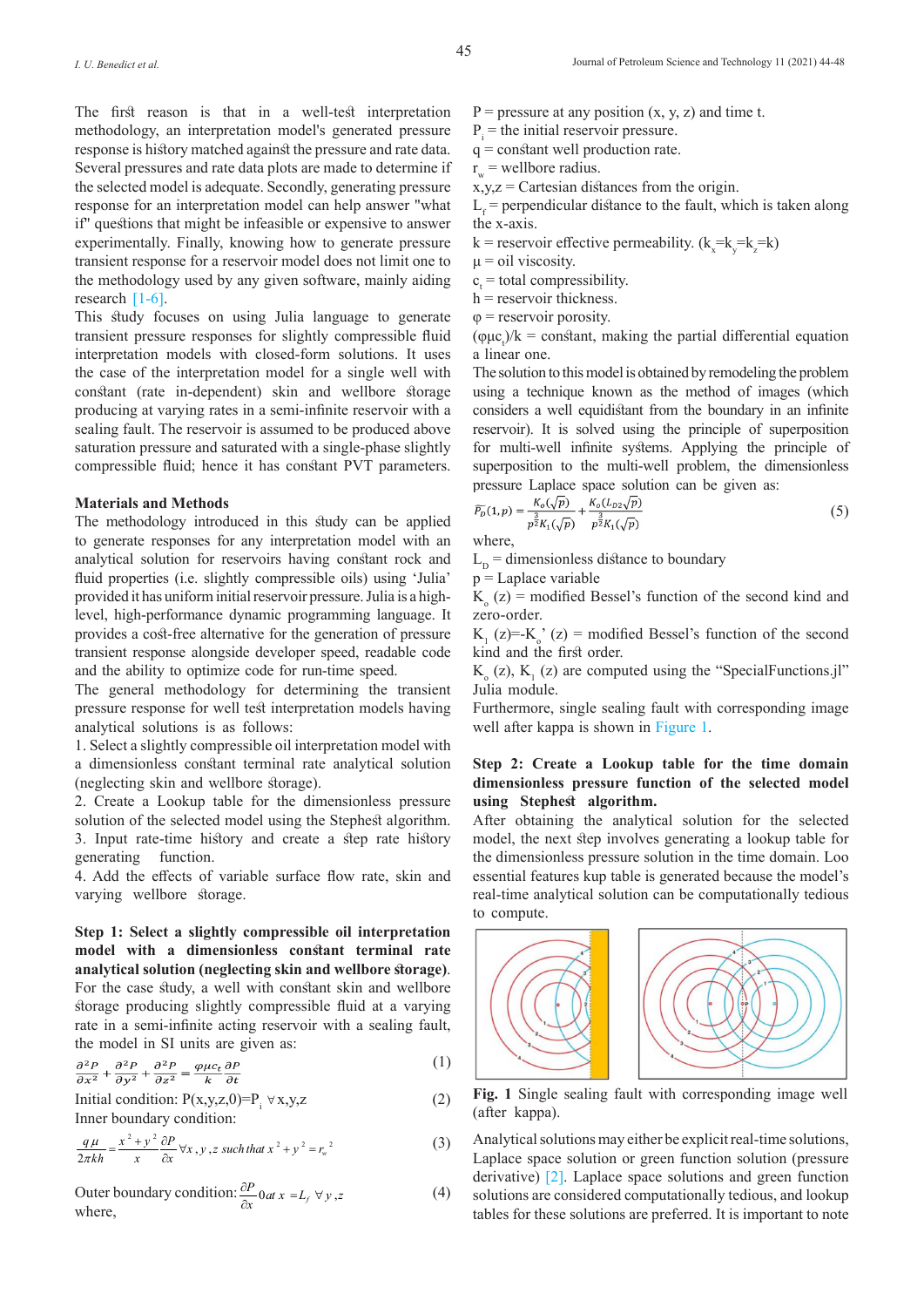For the case study, the Laplace space solution was inverted using the Stephest algorithm, and a lookup table was created using the inversion results for the range  $2 \leq LD \leq 1e6$  and  $9e-5 \leq TD \leq 2e18$  with 51 values equally spaced in log10 (LD) space and 101 equally spaced in log10 (Td) space [8]. The value of PD at a selected TD and LD is gotten from the lookup table by interpolating at log10  $(T_d)$  and log10  $(L_d)$  Using B-Splines interpolation of degree 2, with the assumption of zero derivatives applied to the boundary grid points [7]. The B-spline interpolation was done using the "Interpolations.jl'" module in Julia.

# **Step 3: Input rate-time history and generate a step rate history generating function**

Here, the rate-time history array was inputted. A higher-order function (function accepting functions as input or returning a function as output) is programmed to return a step-rate function from the inputted rate-time history. The returned rate function produces the value of the rate at any inputted time.

The step-rate function can be represented mathematically as:

$$
q_s(T)=q_{s,N+1}+\sum_{i=1}^{N} (q_{s,i}-q_{s,i+1})^*u(T-T_i)
$$
\n
$$
u(T-T_i)=\begin{cases}1,\text{when }T\leq T_i\\0,\text{when }T>T_i\end{cases}
$$
\n(7)

In vector form  $q(t)$  can be expressed as:

$$
q_s(T) = q_{s,N+1} + \begin{pmatrix} q_{s,1} - q_{s,2} \\ q_{s,2} - q_{s,3} \\ q_{s,i} - q_{s,i+1} \\ \vdots \\ q_{s,M} - q_{s,N+1} \end{pmatrix} \begin{pmatrix} u(T - T_1) \\ u(T - T_2) \\ \vdots \\ u(T - T_i) \\ u(T - T_N) \end{pmatrix}
$$
(8)

where,

 $q_s(T)$  = measured flow rate at time T.

 $u(T-T_i) = unit step function$ 

 $q_{s,i}$  = measured rate at time  $T_i$  from the rate-time history.  $q_{s,i+1}$  = measured rate at time T from the rate-time history.  $q_{s,N+1}$ = measured rate at time T<sub>M+1</sub> from the rate-time history  $q(s,N)$  = measured rate at time  $T_M$  from the rate-time history  $N+1$  = number of rate changes.  $V^T$  = Transpose of a vector V

## **Step 4: Add the effects of variable surface flow rate, skin and (in general) varying wellbore storage**

Here, the effects of variable flow rate, skin and wellbore storage were added to simulate the pressure response. For our case study, the effects of rate-independent skin, ideal (constant) wellbore storage and variable flow rate can be added using the discretized versions of the convolution equation, wellbore model and near wellbore model [2]. The discretized equations, when solved, yield the following equations, which simulate the transient pressure response.  $a12=p_{n}((T_{MT}T_{M})\beta)$  (9)

$$
q_{02} = \frac{T_M - T_{M-1}}{T_M - T_{M-1}}
$$
(10)

$$
c_s
$$
  
\n
$$
a_{32} = -\alpha S \tag{11}
$$

$$
\begin{array}{l}c_{i} = P_{o}\textrm{-}\alpha \sum_{i=1}^{M-1} (q_{i}\textrm{-}q_{i\textrm{-}1})\ P_{D}\left((T_{M}\textrm{-}T_{i\textrm{-}1})\beta\right) + q_{M\textrm{-}1}\ P_{D}\left((T_{M}\textrm{-}T_{M\textrm{-}1})\beta\right) (12)\\c_{2} = a_{22} \ q_{s}\left(T_{M})B\textrm{-}P_{wf}\left(T_{M\textrm{-}1}\right)\end{array}\tag{13}
$$

$$
a(T_{V}) = \frac{c_1 + c_2}{(14)}
$$
 (14)

$$
q(T_M) = \frac{1}{a_{12} + a_{22} - a_{32}} \tag{15}
$$

$$
P_w(T_M)=c_1-aq(T_M)
$$
  
\n
$$
Pwf(T_M)=a_{22}q(T_M)-c_2
$$
 (15)

where,

 $T_M$  = time at the current time-step M  $T_{M-1}$ = time at previous time-step (M-1)  $T_{i-1}$ = time at time-step (i-1)  $P_{\text{D}} (T_M^* \beta)$  = dimensionless pressure at time  $T_M$  $q(T_M)$  = sand face flow rate at time T<sub>M</sub>  $P_w(T_M)$  = sand-face pressure at time step T<sub>M</sub>  $P_{\text{wf}}(T_M)$  = wellbore pressure at time step  $T_M$  $q_{i-1}$  = sand-face rate at the (i-1)<sup>th</sup> time step  $q_{M-1}$  = sand-face rate at the previous time step (M-1)  $q_M$ = sand-face rate at the current time step,M.  $P_{o} = P_{w} (T_{0}) = \text{initial reservoir pressure.}$  $q_s(T_M)$  = measured surface flow rate function at time,  $T_M$ 

 $C_s$  = ideal wellbore storage coefficient.

 $B =$  Formation volume factor.

α and β are multipliers depending on the system of units used, rock and fluid properties.

The simulation was initiated using the model parameters shown in Table 1 with  $q_0=0$ ,  $M=1$  and α and  $β$  calculated from

$$
\alpha = \frac{141.2\mu}{kh} \tag{17}
$$

$$
\beta = \frac{0.000264k}{\varphi \mu c_t r_w^2} \tag{18}
$$

**Table 1** Model parameters

| Parameter (Unit)                                      | Value       |
|-------------------------------------------------------|-------------|
| Initial Pressure, P. (psia)                           | 5000        |
| Distance to sealing fault, $L(ft)$                    | 1000        |
| Pay zone, h (ft)                                      | 100         |
| Well radius, $r_w$ (ft)                               | 0.5         |
| Formation compressibility, $c_r$ (psi <sup>-1</sup> ) | $1.5 E - 6$ |
| Wellbore storage coefficient, C (bbl/psi)             | 0.01        |
| Skin, s                                               | $\Omega$    |
| Porosity, $(-)(\%)$                                   | 20          |
| Permeability, K (md)                                  | 100         |
| Viscosity, $\mu$ (cp)                                 | 1.2         |
| Formation volume factor, B (bbl/STB)                  | 1.2         |

A variation of the one-step, two-step adaptive time step control was used in simulating the pressure response in an attempt to reduce the computational effort. The one-step two-step time controls were embedded into the program computing the pressure response [5].

The time control was based only on feedback from the measured wellbore pressure  $P_{wf}(T_M)$ . A tolerance of 0.1 psia was considered sufficient for the simulation. The local error estimate is also given by:

$$
e_{m+1} = P_{wf,m+1} * (h/2) - P_{wf,m+1} * (h)
$$
 (19)  
and

$$
q = \left| \frac{e_{m+1}}{\text{tol}} \right| \tag{20}
$$

The step size irrespective of the value of q is given by:  $h_{m+1} = 0.95*h_m * min(max\sqrt{((1/q),0.5)},2)$  (21)

The 0.95 is a safety factor to help reduce chances that a step gets rejected, while 2 and 0.5 control the maximum and min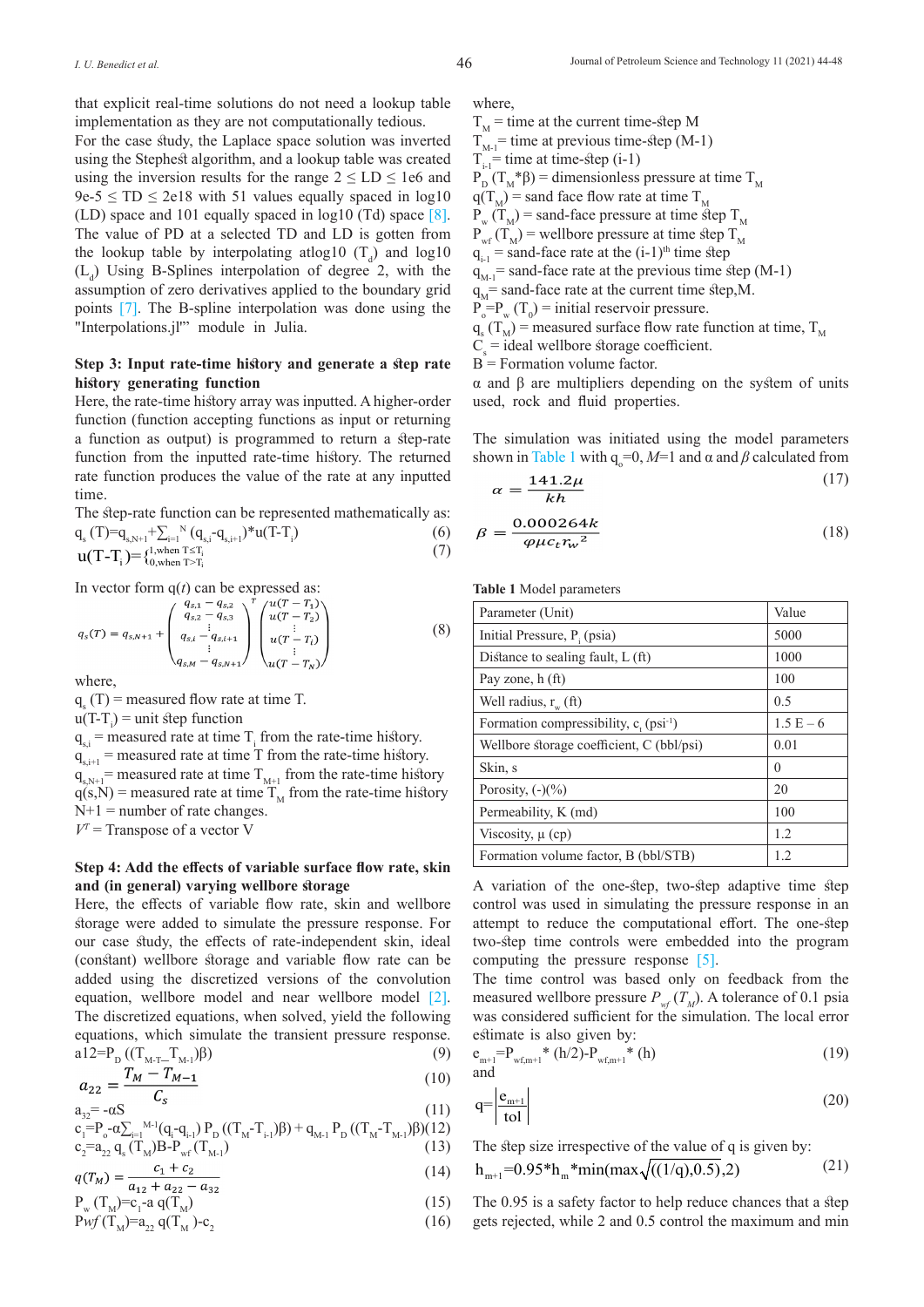imum factor, respectively, by which h changes in a single step.

A  $h_{\text{min}}$  and  $h_{\text{max}}$  time-step was also specified where,

$$
\text{If } h_{m+1} < h_{\text{min}} \\
\longrightarrow h_{m+1} = h_{\text{min}} \tag{22}
$$

\n Else if 
$$
\mathbf{h}_{m+1} > \mathbf{h}_{\text{max}}
$$
 (24)\n  $\longrightarrow \mathbf{h}_{m+1} = \mathbf{h}_{\text{max}}$ \n

If q<1, the step is accepted, and the refined solution at  $T_{m+1}$ becomes

$$
P_{wf,m+1} = P_{wf,m+1} * (h/2) + e_{m+1}/3
$$
\n(26)

The equations for dealing with rate-dependent skin and non-ideal storage are discussed by Stewart [2]. The results of the simulated pressure response were compared with those obtained from standard industry software in the results section.

#### **Results and Discussion**

In Figure 2, the simulated pressure transient response

obtained from Julia is shown. As seen from the figure, the simulated response produces a smooth response. For each flow period (period of constant rate production), the pressure drop (relative to the initial pressure) increases rapidly initially and stabilizes at a late time. Flow periods with higher production rates have higher pressure drops (relative to the initial pressure) than flow periods with lower production rates.

In Figure 3, the simulated pressure response obtained from industry software is shown. Figure 2 shows conformance with Figure 3, indicating that the pressure response obtained from Julia is similar to that obtained from industry software. This can be seen in the match in Figure 4.

Using Julia "BenchmarkTools.jl" module, the simulation run time was about 90 minutes, although a faster run time speed may be achieved if better adaptive time-step control algorithms are deployed.



**Fig. 2** Simulated pressure response using Julia.



**Fig. 3** Simulated pressure response using Industry software.